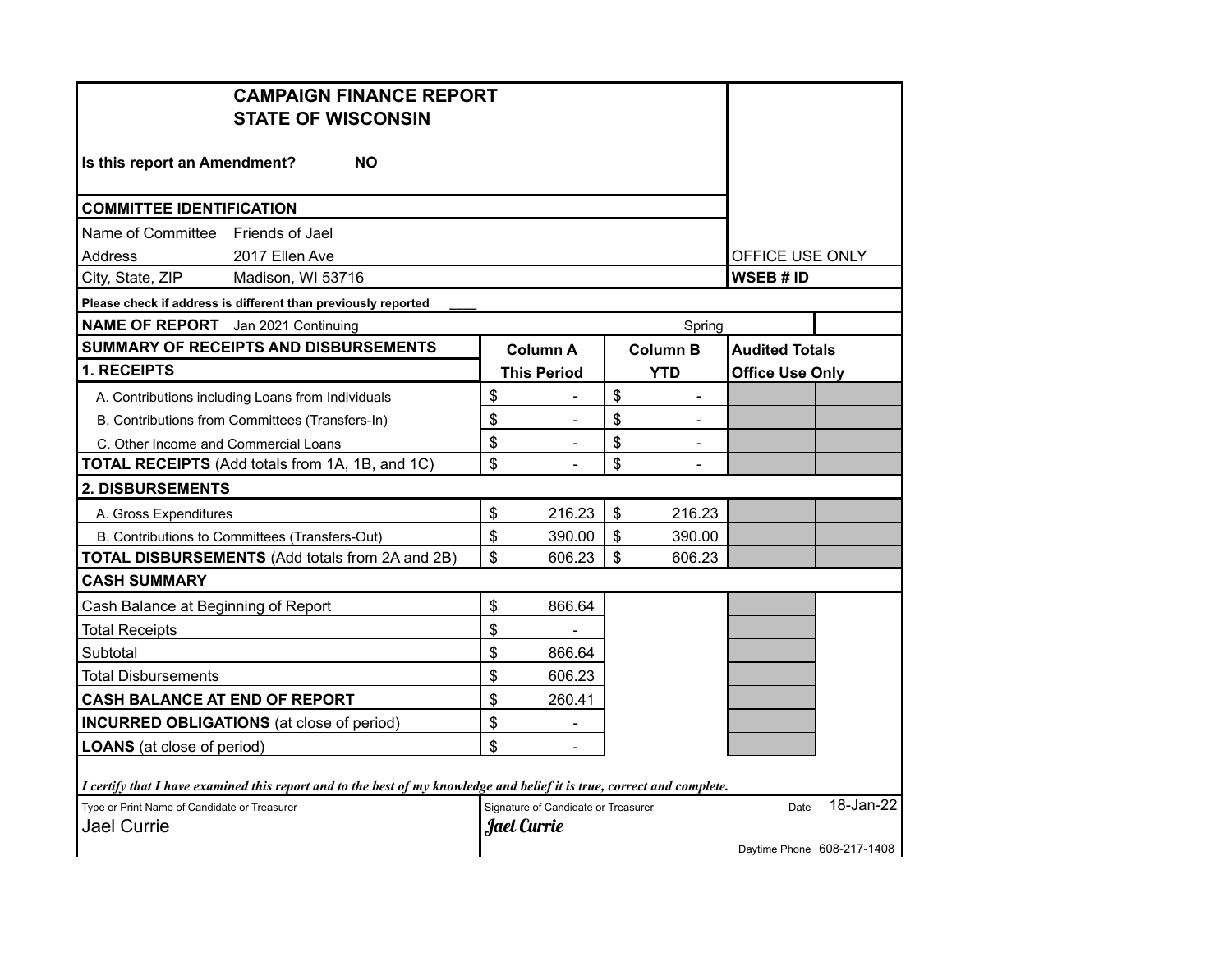NOTE: The information on this form is required by ss. 11.06, 11.20, Wis. Stats.

Failure to provide this information may subject you to the penalties of ss.11.60, 11.62, Wisconsin Stats.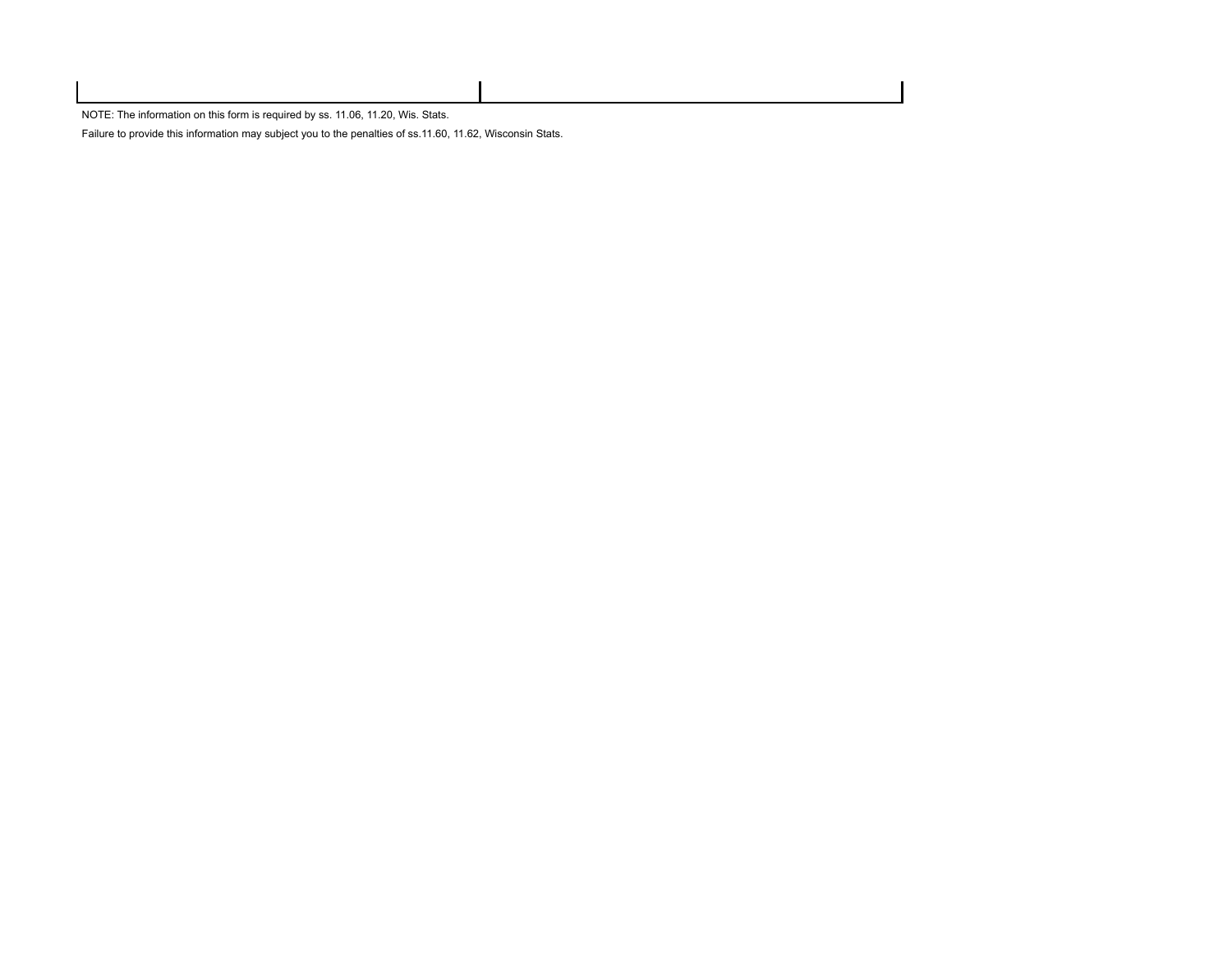## **Friends of Jael**

## SCHEDULE 2-A **Gross Expenditures**

| <u>IN-</u> | <b>DATE</b>   | <b>NAME</b>                   | <b>ADDRESS</b>       | <b>CITY</b> | ST        | ZIP   |
|------------|---------------|-------------------------------|----------------------|-------------|-----------|-------|
|            | 08/16/21 Zoom |                               | 2060 Chicago Ave 8-B | Riverside   | CA        | 92507 |
|            | 09/14/21      | Monona Grove Educational Fund | 5301 Monona Drive    | Madison     | WI        | 53716 |
|            | 09/16/21 Zoom |                               | 2060 Chicago Ave 8-B | Riverside   | <b>CA</b> | 92507 |
|            | 11/16/21 Zoom |                               | 2060 Chicago Ave 8-B | Riverside   | СA        | 92507 |
|            | 12/16/21 Zoom |                               | 2060 Chicago Ave 8-B | Riverside   | CA        | 92507 |
|            |               |                               |                      |             |           |       |
|            |               |                               |                      |             |           |       |
|            |               |                               |                      |             |           |       |
|            |               |                               |                      |             |           |       |
|            |               |                               |                      |             |           |       |
|            |               |                               |                      |             |           |       |
|            |               |                               |                      |             |           |       |
|            |               |                               |                      |             |           |       |
|            |               |                               |                      |             |           |       |
|            |               |                               |                      |             |           |       |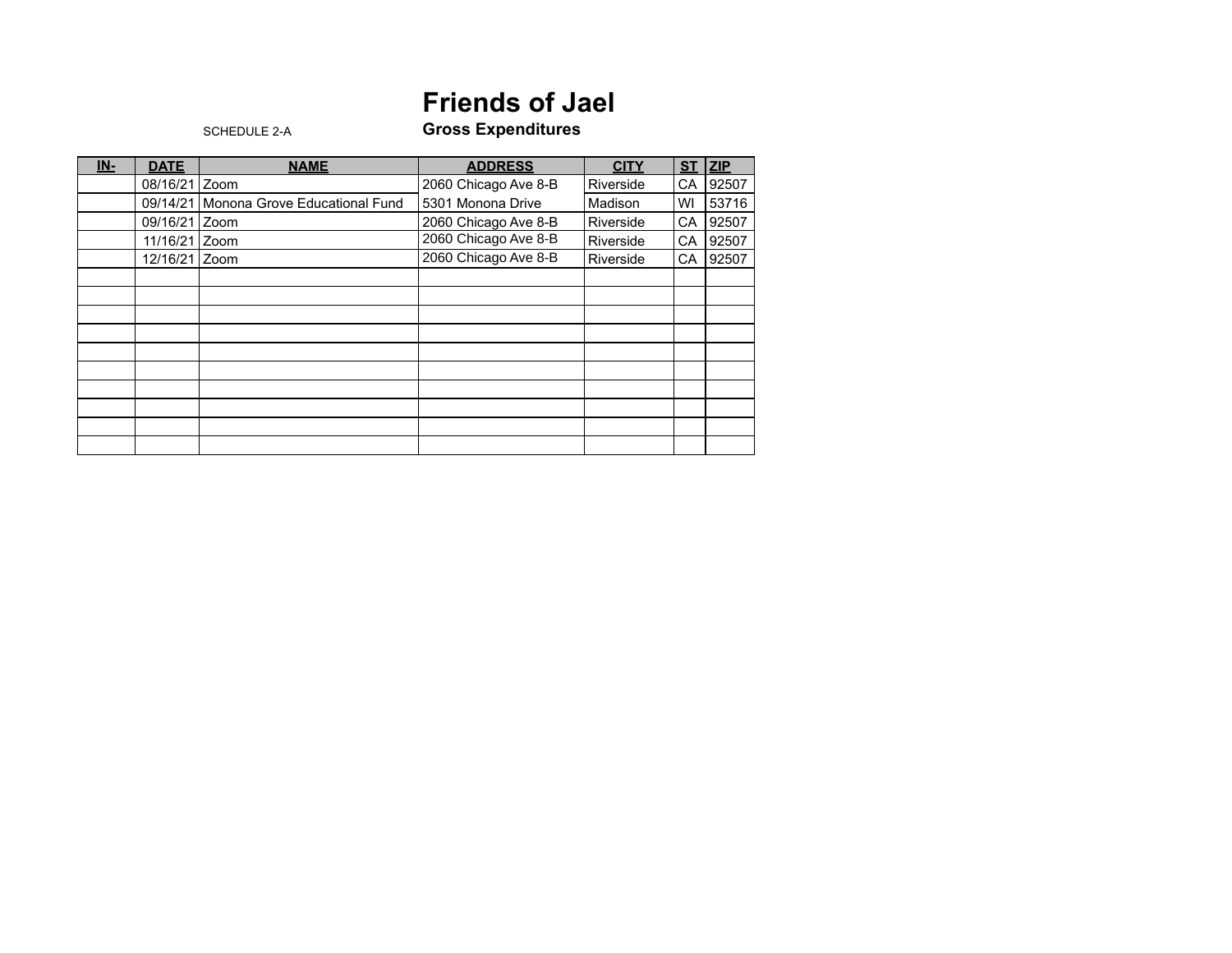| <b>PURPOSE</b>                                                    | <b>AMOUNT</b> |
|-------------------------------------------------------------------|---------------|
| Zoom account charge (prorated)                                    | \$6.40        |
| Ahearn Commitment to Diversity and Inclusion Scholarship Run/Walk | \$162.40      |
| Zoom account monthly charge                                       | \$15.81       |
| Zoom account monthly charge                                       | \$15.81       |
| Zoom account monthly charge                                       | \$15.81       |
|                                                                   |               |
|                                                                   |               |
|                                                                   |               |
|                                                                   |               |
|                                                                   |               |
|                                                                   |               |
|                                                                   |               |
|                                                                   |               |
|                                                                   |               |
|                                                                   |               |